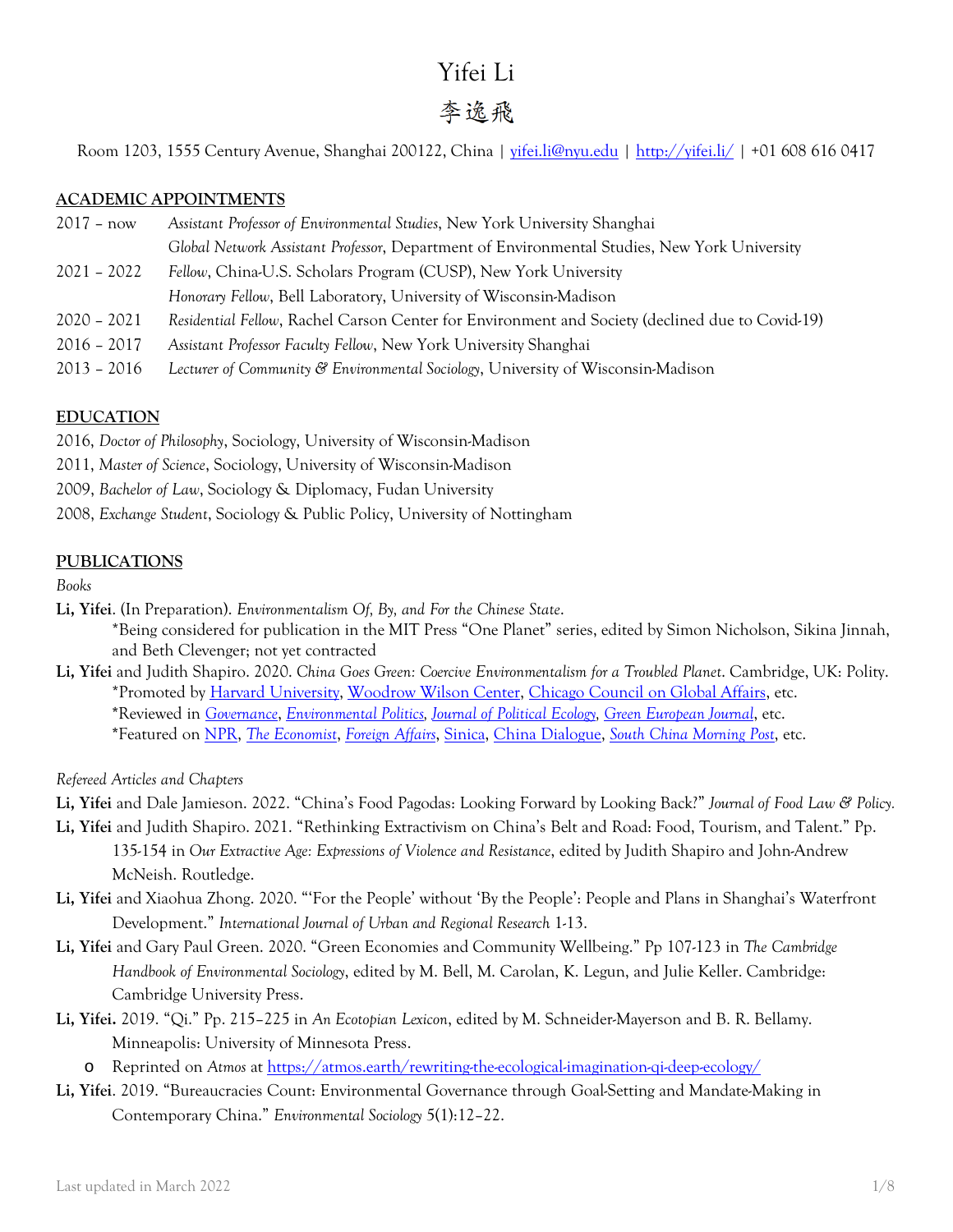- Zinda, John Aloysius, **Yifei Li**, and John Chung-En Liu. 2018. "China's Summons for Environmental Sociology." *Current Sociology* 66(6):867–85.
- Guttman, Dan, Oran Young, Yijia Jing, Barbara Bramble, Maoliang Bu, Carmen Chen, Kathinka Furst, Tao Hu, **Yifei Li**, Kate Logan, Lingxuan Liu, Lydia Price, Michael Spencer, Sangwon Suh, Xiaopu Sun, Bowen Tan, Harold Wang, Xin Wang, Juan Zhang, Xinxin Zhang, and Rodrigo Zeidan. 2018. "Environmental Governance in China: Interactions between the State and 'Nonstate Actors.'" *Journal of Environmental Management* 220:126–35.
- **Li, Yifei.** 2014. "Sustainable Cities in Flux: Continuity, Comparisons, and Conceptions." Pp. 7–31 in *From Sustainable to Resilient Cities: Global Concerns and Urban Efforts. Vol. 14, Research in Urban Sociology*, edited by W. G. Holt. Emerald Group Publishing Limited.

*\*Winner of 2015 Emerald Literati Network Outstanding Author Contribution Award*

**Li, Yifei.** 2012. "Environmental State in Transformation: The Emergence of Low-Carbon Development in Urban China." Pp. 221–46 in *Urban Areas and Global Climate Change. Vol. 12, Research in Urban Sociology*, edited by W. G. Holt. Emerald Group Publishing Limited.

*Non-Refereed Contributions*

- **Li, Yifei**. 2022. "Review of *China's Environmental Foreign Relations.*" *The China Journal*.
- **Li, Yifei**. 2022. "Review of *Toxic Politics: China's Environmental Health Crisis and Its Challenge to the Chinese State.*" *Political Science Quarterly*.
- **Li, Yifei**. 2021. "China's Race to 77.6: Is a Target-based COVID-19 Campaign a Model for Climate Response?" *New Security Beat*, July 15. Available online at [https://www.newsecuritybeat.org/2021/07/chinas-race-77-6-target-based-covid-19](https://www.newsecuritybeat.org/2021/07/chinas-race-77-6-target-based-covid-19-campaign-model-climate-response/) [campaign-model-climate-response/](https://www.newsecuritybeat.org/2021/07/chinas-race-77-6-target-based-covid-19-campaign-model-climate-response/)
- **Li, Yifei**. 2021. "China's Glorious Green Dreams." *Issues in Science and Technology*, XXXVII (2), Winter. Available online at <https://issues.org/debating-chinese-environmental-climate-policy-forum/>
- **Li, Yifei** and Judith Shapiro. 2021. "Environmentalism with Chinese Characteristics." *Noema Magazine*, January 12. Available online at<https://www.noemamag.com/environmentalism-with-chinese-characteristics/>
- **Li, Yifei** and Judith Shapiro. 2020. "The High Stakes and Pitfalls of China's Drive for Carbon Leadership." *South China Morning Post*, October 31. Available online at [https://www.scmp.com/comment/opinion/article/3107503/high](https://www.scmp.com/comment/opinion/article/3107503/high-stakes-and-pitfalls-chinas-drive-carbon-leadership)[stakes-and-pitfalls-chinas-drive-carbon-leadership](https://www.scmp.com/comment/opinion/article/3107503/high-stakes-and-pitfalls-chinas-drive-carbon-leadership)
	- o French Translation in *Telos*, March 19, 2021, translated by Richard Robert of Science Po. Available online at <https://www.telos-eu.com/fr/la-strategie-carbone-de-la-chine-et-ses-enjeux.html>
- **Li, Yifei**. 2020. "The Promise of Whistleblowing in China." *Accountability Research Center*, American University. Available online at<https://accountabilityresearch.org/the-promise-of-whistleblowing-in-china/>
- **Li, Yifei**. 2020. "Coronavirus as Alibi for the Surveillance State." *Contexts: Understanding People in their Social Worlds*. Available online at<https://contexts.org/blog/covid-19-impact-on-asia-and-beyond/#li>
- **Li, Yifei**. 2019. "On These Rainy Days of Shanghai." *Shanghai Daily*, February 26. Available online at <https://www.shine.cn/opinion/1902260162/>
- **Li, Yifei**. 2018. *Teacher's Guide for "Under the Dome: Investigating China's Smog."* Vancouver: Global Environmental Justice Documentaries Project. Available online at<https://gej.docuseek2.com/gj-032a>
- Green, Gary P. and **Yifei Li.** 2012. "Green Collar Jobs." Pp. 177-180 in *Berkshire Encyclopedia of Sustainability: Assessing Sustainability Volume 7, China, India, and East and Southeast Asia*, edited by S. Geall, J. Liu and S. Pellissery. Great Barrington, Massachusetts: Berkshire Publishing Group.
- **Li, Yifei**. 2012. "Low-Carbon Development and Poverty in Urban China." Pp. 21-39 in *Changing Cities: Change Climate, Youth, and Land Markets in Urban Areas: A New Generation of Ideas.*, edited by L.E. Herzer. Washington, D.C.: Woodrow Wilson International Center for Scholars.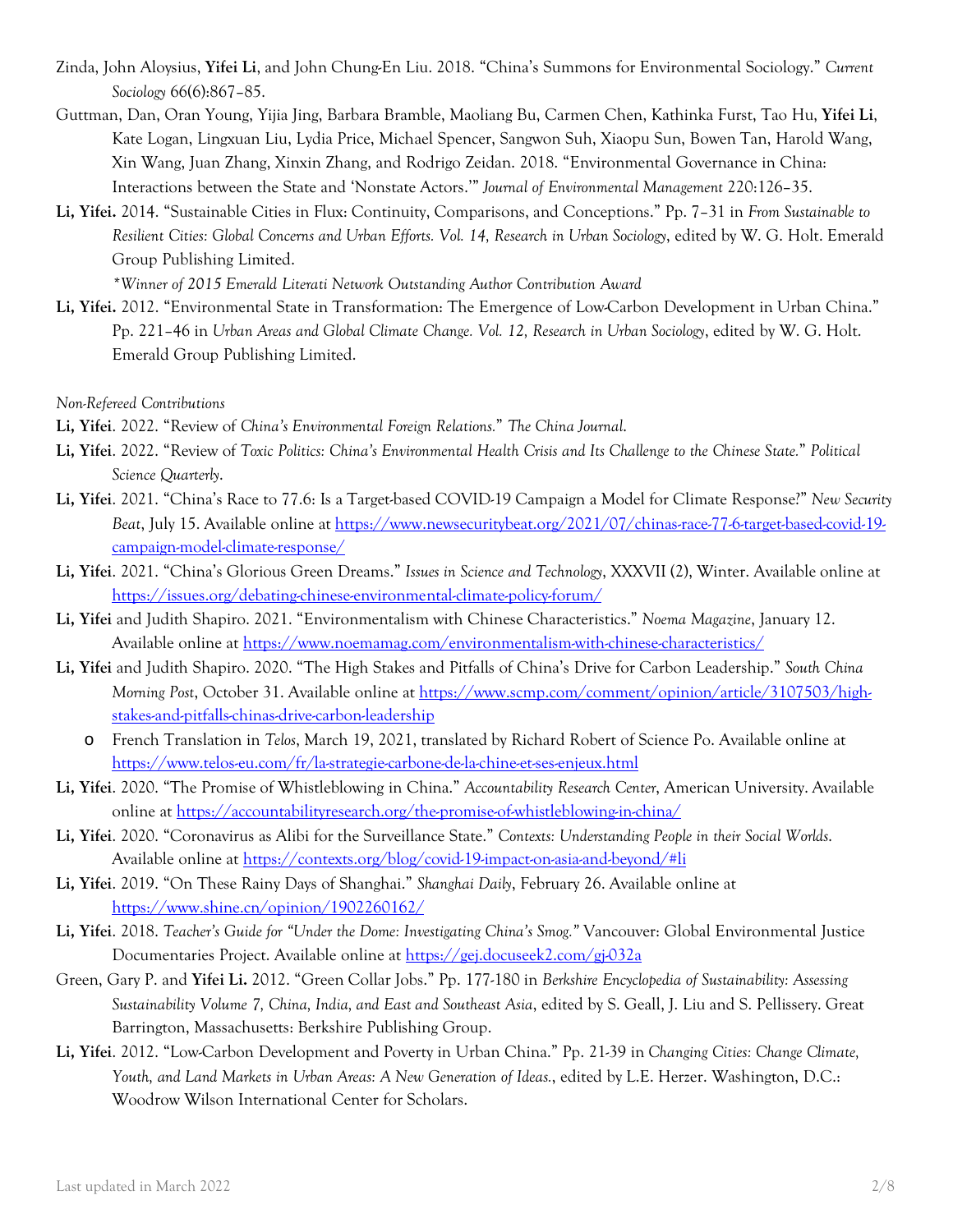- **Li, Yifei**. 2012. *Essential Buildings: The Emergence of "Low-Carbon Cities" in Post-Industrial Urban China,* Milwaukee, Wisconsin: Institute for Building Efficiency.
- **Li, Yifei**. 2012. "Review of *The Globalization of Energy*." *International Institute for Asian Studies Newsletter* 60: 32-33.
- **Li, Yifei**. 2012. "Review of *Miami: Mistress of the Americas*." *Tijdschrift voor economische en sociale geografie (Journal of Economic and Social Geography)* 103(3): 379-381.
- **Li, Yifei.** and Julia Currie. 2011. *Green Buildings in China: Conception, Codes and Certification*. Milwaukee, Wisconsin: Institute for Building Efficiency.

# **EXTRAMURAL FUNDING**

- 2021. "Environmentalism Of, By, and For the Chinese State," 30,452.97 USD, China-U.S. Scholars Program (CUSP), jointly funded by Carnegie Corporation of New York, Ford Foundation, Harvard-Yenching Institute, Henry Luce Foundation and Rockefeller Brothers Fund, PI.
- 2021. "The Belts, Roads, and Initiatives of the Belt and Road Initiative: Global China's Pluralist Authoritarian Production of Expertise," 5,000 USD, India China Institute, The New School, PI.
- 2020. "Down to Earth: Authoritarian Environmentalism and the Quest for Good Governance in the Age of Global China," 28,000 Euros, or 31,832 USD, Residential Fellowship awarded by the Rachel Carson Center for Environment and Society, Ludwig Maximilian University of Munich, PI, declined due to Covid-19.
- 2019. "Emergence of the Environmental State under Authoritarianism," 3,695,737 Danish Krone, or 544,395 USD, awarded by the Danish Research Council under Grant 9038-00138B, Co-PI.
- 2019. "Rural Collective Land Development Rights and Responsibilities: Financing Models and Socio-ecological Impacts," 200,000 RMB, awarded by the National Social Science Fund of China under Grant 19CSH046, Co-PI.
- 2018. "Public Space, Waterfront Development, and Inclusive Urban Development along the Huangpu River in Shanghai," 50,000 RMB, awarded by the Shanghai Institute for Global City Research, Co-PI.
- 2017. "Ecological Civilization, Belt and Road, and China's Role in Global Environmental Governance," 100,000 RMB, awarded by the Shanghai Pujiang Talent Plan under Grant 17PJC073, PI.
- 2016. "Global Shanghai: Historical and Cultural Heritages," 150,000 RMB, awarded by the Development Research Center of Shanghai Municipality, Co-PI.
- 2013, "Down to Earth: Bureaucracy, Populism, and Local Environmental Governance in China," 11,981 USD, awarded by the United States National Science Foundation under Dissertation Improvement Grant SES-1334870, Co-PI.

# **EXTRAMURAL AWARDS**

- 2017, Development Research Award, Second Rank, Shanghai Municipal Government
- 2015, Yu Chi-Chung Scholarship for Dissertation Research, China Times Cultural Foundation
- 2015, Outstanding Author Contribution Award, Emerald Literati Network
- 2014, New Generation China Scholar Award, University of Chicago Center in Beijing
- 2009, Boeing Fellowship
- 2009, Shanghai College Graduate of the Year Award, Shanghai Municipal Government
- 2008, Hang Seng Student Leader Scholarship, University of Hong Kong
- 2007, Samsung Scholarship

# **INTERNAL AWARDS**

2021, Book Subvention, NYU Center for the Humanities

2020, Summer Research Grant, NYU Center for Environmental and Animal Protection

- 2016, Kolb Dissertation Award, Department of Community & Environmental Sociology, University of Wisconsin-Madison
- 2016 & 2012, Graduate Academic Achievement Award, University of Wisconsin-Madison
- 2013, Departmental Nominee, Richard M. Heins Wisconsin Distinguished Graduate Fellowship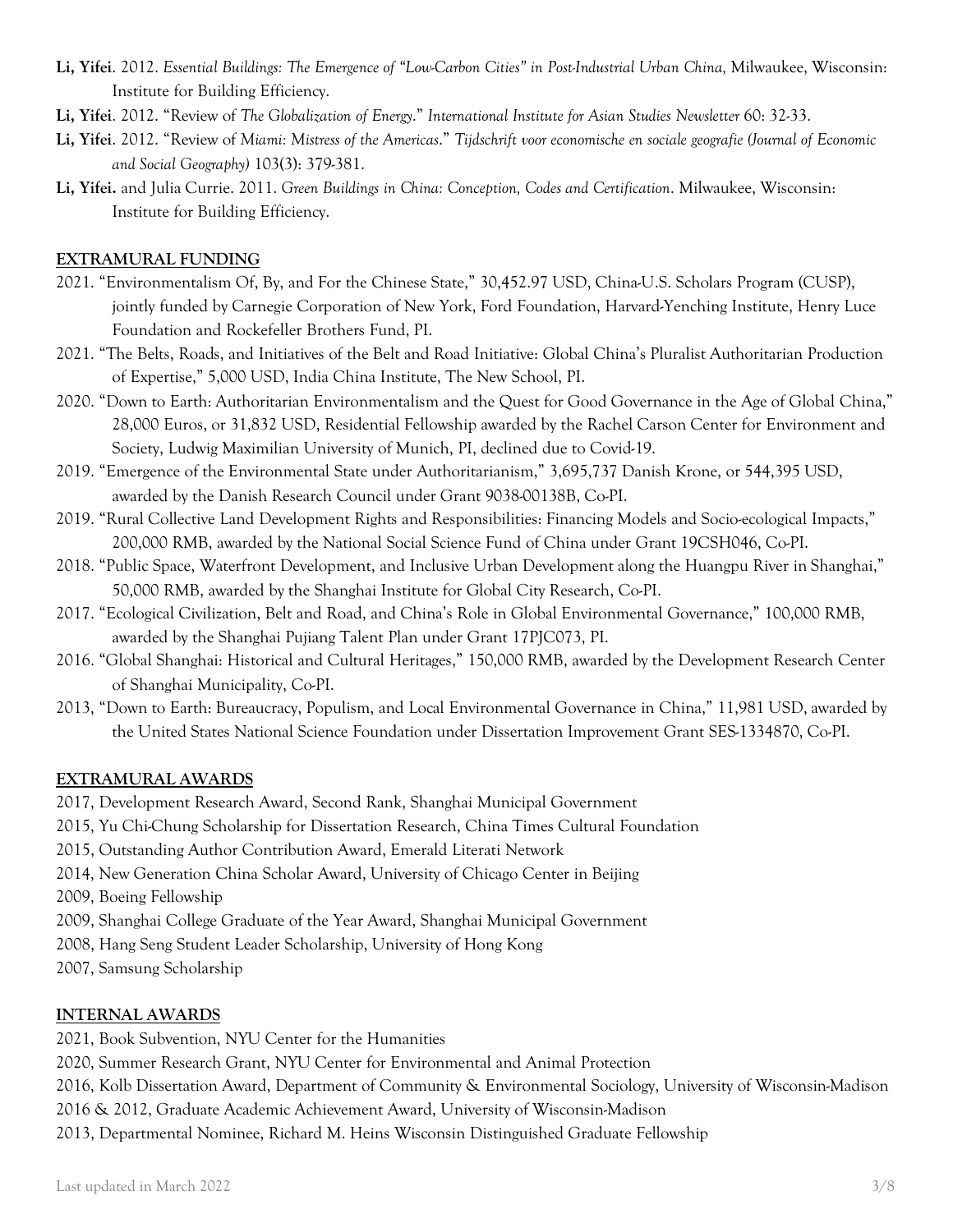2013, Honored Instructor Award, University of Wisconsin-Madison 2013, A. Eugene Havens Award for Development Scholars, University of Wisconsin-Madison 2011, Evelyn T. Crowe Master's Thesis Research Award, University of Wisconsin-Madison

### **COURSES TAUGHT**

*New York University Washington Square*

ENVST-UA 101 Environment and Society (Fall 2020/Go Local)

ANST-GA 2500.005 Development, Environment, and Animals (Fall 2021)

### *New York University Shanghai*

SOCS-SHU 135 Environment and Society (Fall 2016, Fall 2017, Fall 2018, Fall 2019, Fall 2022)

SOCS-SHU 235 Nature in Social Thought (Spring 2018; Spring 2019)

SOCS-SHU 333 Global Environmental Politics (Spring 2017, Spring 2018, Spring 2020)

SOCS-SHU 360 Urban Sociology (Spring 2019)

SOCS-SHU 401 Environmental Studies Capstone (Spring 2020)

# *University of Wisconsin-Madison*

C&E/SOC 140 Introduction to Community & Environmental Sociology (Fall 2013, Spring 2015) C&E/SOC 248 Environment, Natural Resources, and Society (Spring 2013, Fall 2015, Spring 2016)

# **INVITED TALKS**

March 2022. *Ascension*, Environmental Film Festival in the Nation's Capital, Washington D.C.

- December 2021. *Greening Belt and Road? Understanding China's Ecological Civilization Concept and Possibilities*, The Heinrich Böll Foundation, Belgrade, Serbia.
- November 2021. *The Ecological Question in Global Health*, India China Institute, The New School.
- October 2021. *Authoritarian Environmentalism on the Belt and Road*, Center for International and Global Studies, Duke University.
- June 2021. *Environmental Authoritarianism in Question*, Inaugural Event at the Berlin Contemporary China Network (BCCN), Humboldt-Universität zu Berlin, Germany.
- April 2021. *China Goes Green: Coercive Environmentalism for a Troubled Planet* book talk at the ChinaTalks Lecture Series at the University of Copenhagen, Denmark.
- April 2021. Keynote Speaker at the *Pluralizing the Anthropocene* webinar, University of Coimbra, Portugal.
- April 2021. *Can China Go Green? Environmental Governance in China* seminar at the Environmental Humanities Center at Ca' Foscari University, Venice, Italy.
- February 2021. *China Goes Green: Coercive Environmentalism for a Troubled Planet* book talk at the California-China Climate Institute, Berkeley Law School, Berkeley, California.
- January 2021. *China Goes Green: Coercive Environmentalism for a Troubled Planet* book talk at Antioch University, Keene, New Hampshire.

November 2020. *Is Coercive Environmentalism the Answer?* live interview at the SupChina NEXTChina Conference.

- November 2020. *Authoritarian Environmentalism and Chinese Ecological Civilization*, Fairbank Center for Chinese Studies, Harvard University, Cambridge, Massachusetts.
- October 2020. *China Goes Green: Coercive Environmentalism for a Troubled Planet* book talk at the Wisconsin China Initiative, Madison, Wisconsin.
- October 2020. *China's Coercive Environmentalism* at the Wilson Center, Washington D.C.

September 2020. *Green Authoritarianism* at the 21st Century China Center, UC San Diego, San Diego, California.

July 2019. *China's Green Dictatorship: State-led Environmentalism for a Planet on the Brink* at the Wildlife Conservation Society in New York City.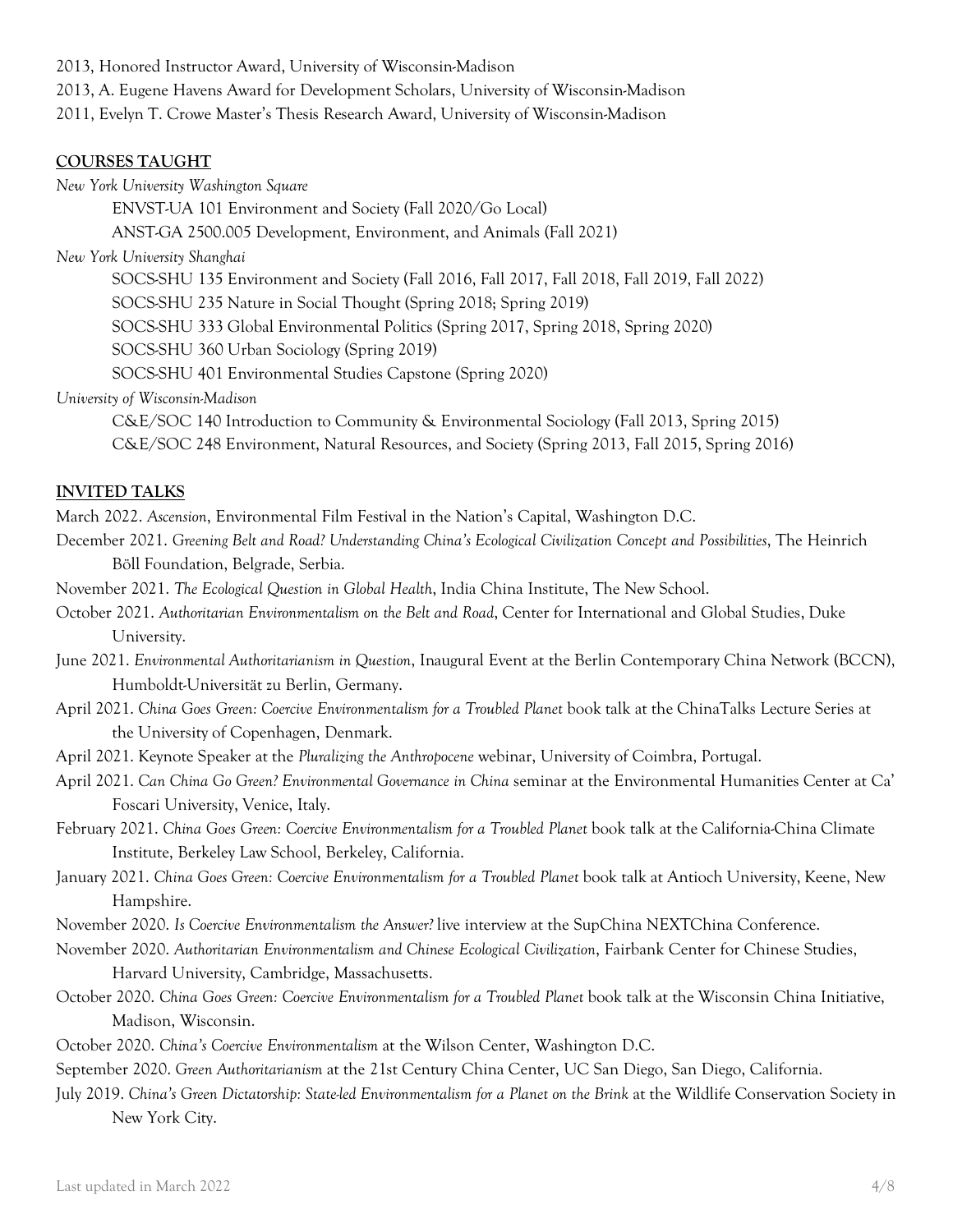- May 2019. *(Un?)Charted Waters: Hydraulic Infrastructures in Zaanheh and Shanghai* at the Graduate School of Asian and African Area Studies of Kyoto University.
- March 2019. *Bureaucracies Count: Environmental Governance through Goal-setting and Mandate-making in Contemporary China* at the School of International Service of American University in Washington, D.C.
- March 2019. *Scaling China's Waste Mountains: Potential Governance Reforms to Address Solid and Hazardous Waste* at the Environmental Law Institute and the Wilson Center in Washington, D.C.
- October 2018. *Greening the Belt-and-Road Initiative (BRI) and Global Environmental Politics in the Age of Global China* at the NYUAD Social Science Colloquium in Abu Dhabi.
- May 2018. *Bureaucracies Count: Environmental Governance through Goal-setting and Mandate-making in Contemporary China* at Schwarzman College at Tsinghua University in Beijing.
- February 2018. *The Inadvertent Civil Space: Sichuan 2008 Earthquake Recovery and Its Durable Aftermath* at the Rachel Carson Center "Transformations in Environment and Society" workshop in Abu Dhabi.
- May 2016. *Towards Earthly Diplomacy: Disengaged Environmentalism in Transnational Development* at the 2016 Duck Family Graduate Workshop on Environmental Politics and Governance at the University of Washington in Seattle.

# **CONFERENCE ACTIVITIES**

- February 2022. *China Planet: Ecological Civilization and Global Climate Governance* at the Beyond the Hinterland and the Sea: A Workshop on the Indian Ocean World, jointly organized by NYU Shanghai and Martin Luther University Halle-Wittenberg.
- June 2021. *China's Food Pagodas: Climate Change, Health, and the Strange Case of Dairy* (with Dale Jamieson) at the Brooks Institute Summer Academic Workshop.
- April 2021. *Belts and Roads in Environmental Perspective* (with additional service as panel chair and organizer) at the NYU Center for Global Asia.
- October 2020. *Contested Waters: China-India Environmental Politics on the Roof of the World* (with additional service as panel chair and organizer) at the Geopolitics and Ecology of Himalayan Water Project, Abu Dhabi.
- November 2019. *Heavenly Compasses and Earthly Matrices: Interrogating the Ethics of Big Data Environmental Governance in the Age of Global China* (with additional service as panel chair and conference co-organizer) at the International Institute for Asian Studies Symposium on Ambivalent Infrastructures in Dimapur, India.
- October 2019. *(Un?)Charted: Hydraulic Infrastructures in Zaanheh and Shanghai* (with additional service as panel chair and discussant) at the Fifth Biennial Conference of East Asian Environmental History in Tainan, Taiwan.
- August 2019. *"For the People" without "By the People": People and Plans in in Shanghai's waterfront development* at the Annual Conference of the American Sociological Association in New York City.
- May 2019*. Belt and Road Initiative (BRI) and Environmental Governance in the Age of Global China* (with additional service as panel chair) at the NYU Center for Global Asia Annual Conference in New York City.
- March 2019. *Policy Entrepreneurship as Relational Boundary-Work: Evidence from Urban Community Governance in China* at the Annual Conference of the Association for Asian Studies in Denver.
- November 2018. *(Un?)Charted: Hydraulic Infrastructures in Zaanheh and Shanghai* (with additional service as conference coorganizer) at the International Symposium on Water Heritage in Asian Cities in Shanghai.
- June 2018. *Pride and Prejudice in China's Pursuits of Ecological Civilization* at the Political Ecology Network Conference in Oslo, Norway.
- June 2018. *"For the People" without "By the People": Exclusive Inclusion in Shanghai's Waterfront Development* at the Interdisciplinary Perspectives on Urban Infrastructure History and the Social Sciences Conference in Venice.
- March 2018. *The Inadvertent Civil Space: Sichuan 2008 Earthquake Recovery and Its Durable Aftermath* at the Annual Conference of the Association for Asian Studies in Washington, D.C.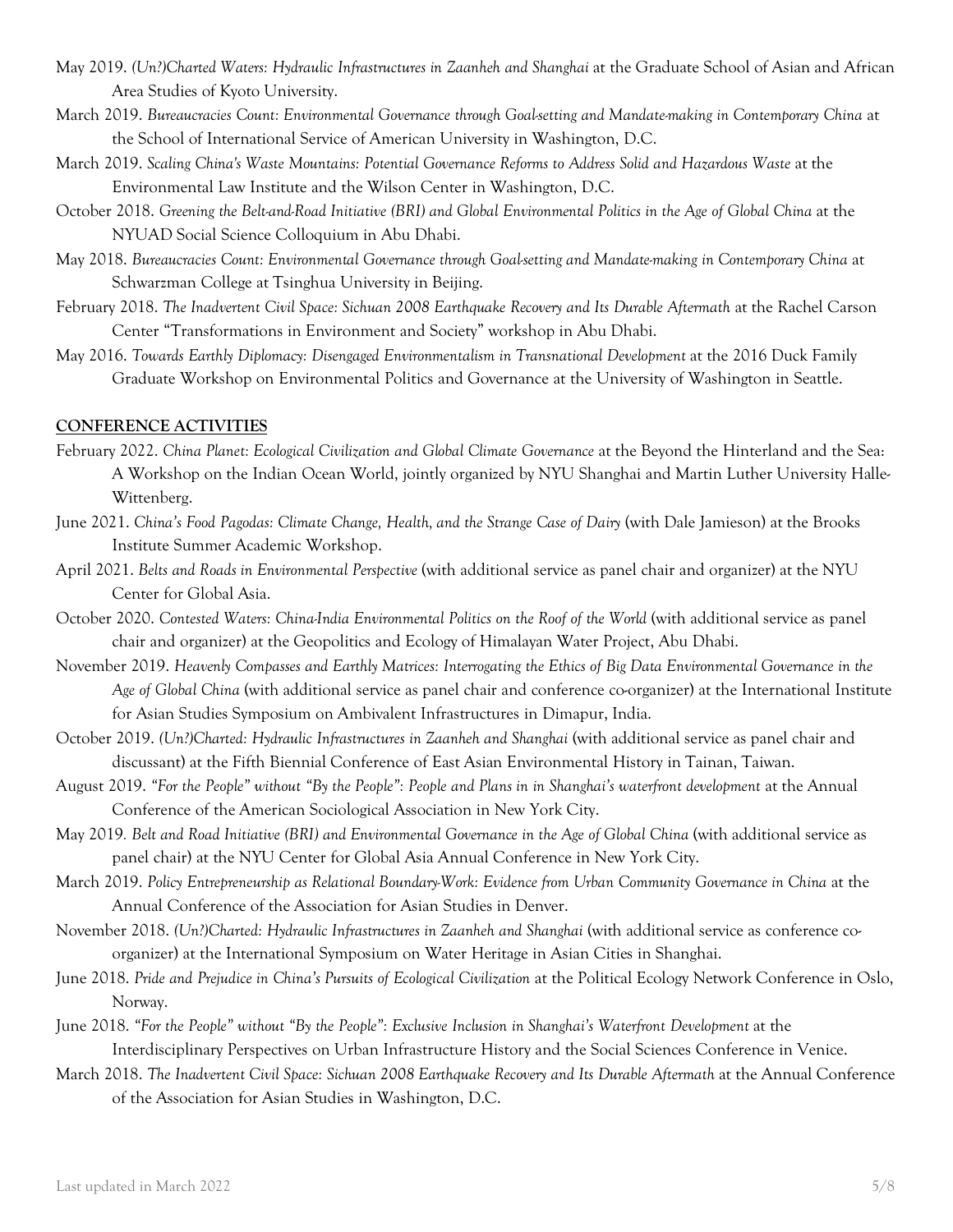- October 2017. *Durable Impact of Disaster Relief on Civil Society in China: Case of Sichuan 2008 Earthquake* at the International Symposium on Environmental Sociology in East Asia in Taipei.
- March 2017. *Environmentalism of the Total: Quantitative Indicators and Authoritarian Rule in China's Environmental Politics* at the International Studies Association's Annual Convention 2017 in Baltimore.
- August 2016. *Accidental Participation: Post-Disaster Reconstruction and the Emergence of Participatory Planning in Southwest China* at the 33rd International Geographical Congress in Beijing.
- May 2015. *The Pilot Contest: Bumpy Landing of Transnational Environmental Governance in Beijing* at the Annual Conference of the Sociology of Development section of the American Sociological Association in Providence, Rhode Island.
- July 2014. *Down To Earth: Environmental governance by the local state, for the national state, and with supra-national agencies* at the XVIII ISA World Congress of Sociology in Yokohama.
- July 2014. *Simplification Politics: Ascendance of Quantitative Indicators into State Affairs* at the Annual Meeting of the Chinese Sociological Association in Wuhan, China.
- October 2013. *Down to Earth: Developmental Bureaucracy and Local Environmental Governance in China* at the Third Annual Conference of the Sociology of Development section of the American Sociological Association in Salt Lake City.
- March 2013. *Down to Earth: Bureaucratic Consistency and Local Environmental Governance in China* at the Annual Conference of the Midwest Sociological Society in Chicago.
- August 2012. *Growth Machine Refashioned: Case Study of Plastic Bag Ordinance in Marin County, California* at the Annual Conference of the American Sociological Association in Denver.
- April 2012. *Environmental State in Transformation: The Emergence of Low-Carbon Development in Urban China* at the Annual Conference of the Urban Affairs Association in Pittsburgh.

# **PROFESSIONAL SERVICES**

*Article Manuscript Double-Blind Referee*

*American Journal of Sociology, Theory and Society, Geoforum, Environment and Planning E: Nature and Space, International Journal of Urban and Regional Research, Environmental Sociology, Sociology of Development, Global Environmental Politics, Environmental Politics, Journal of Environment and Development, Journal of Environmental Planning and Management, Regulation & Governance, Modern China, Space and Culture, Sage Open, Sociological Focus*

#### *Book Manuscript Referee*

Palgrave, Polity, Routledge, Springer Nature

#### *External Examiner*

Netherlands Organisation for Scientific Research (NWO; *Nederlandse Organisatie voor Wetenschappelijk Onderzoek*), Albert Ludwig University of Freiburg (*Albert-Ludwigs-Universität Freiburg*)

#### *Service to the Nonprofit/Advocacy Community*

Brighter Green, The Good Food Institute, Rendu Ocean, Green Initiatives

*Service to the Public Policy Community*

Office of the United States Senator Edward J. Markey (D-MA), USA The National Assembly, Republic of Korea

#### **UNIVERSITY SERVICES**

#### *Service Grants*

Green Grant for Edible Garden and Farm Lab on the NYU Shanghai New Qiantan Campus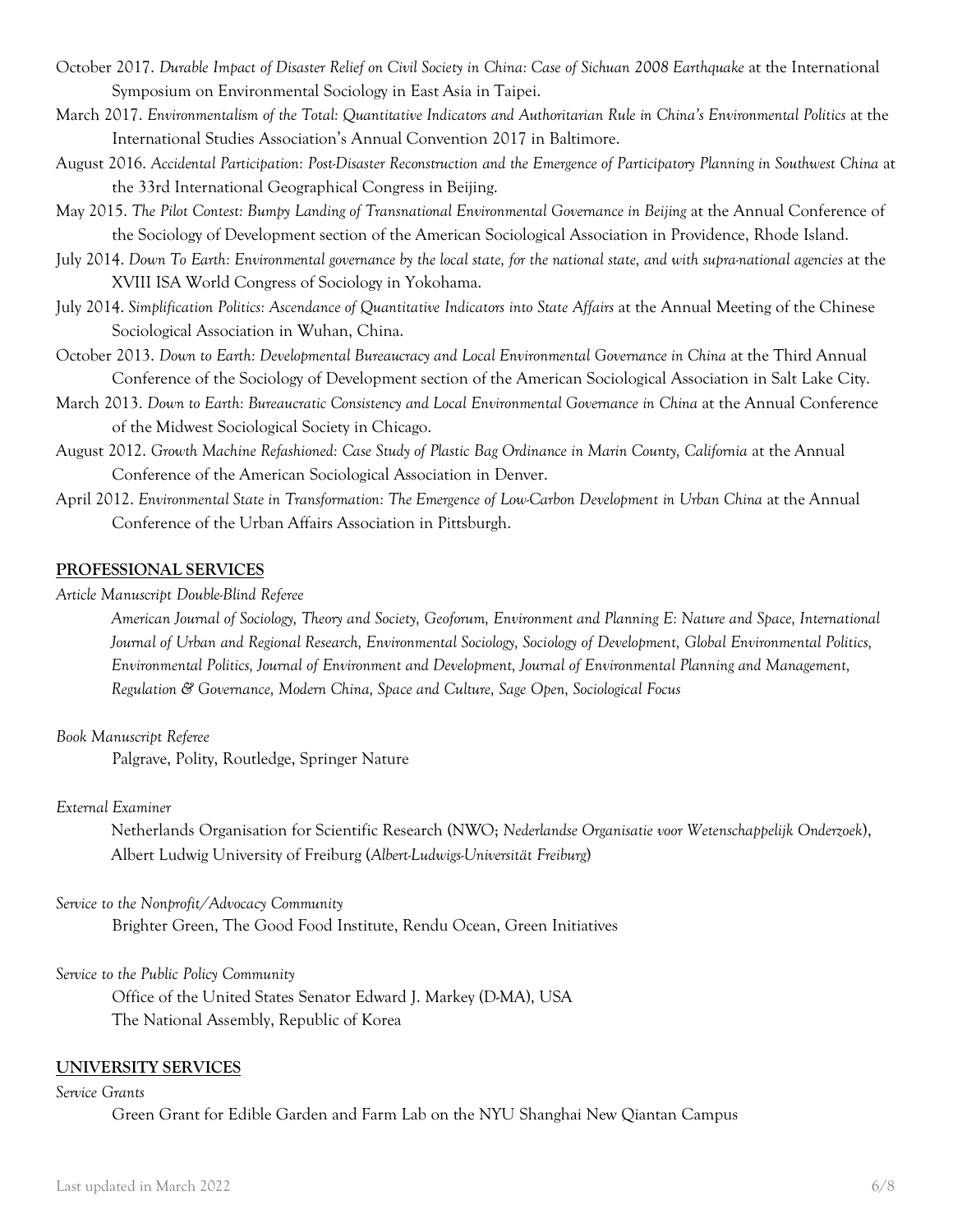NYU Office of Sustainability, March 2022–February 2023, USD 20,000, PI.

*The overall mission of this grant is for the Edible Garden and Farm Lab to nourish the entire NYU Shanghai community with its flourishing urban garden. The garden's creative living environment will foster experimentation, teaching, and research. Its outdoor classroom space will inspire learning and play in areas such as urban agriculture, sustainable technologies, green business, soil-based agriculture, hydroponics, composting, solar energy, and more.*

# Green Grant for Metal Cups, Or: Phase-out of Single-use Plastic-Bottled Water on the Shanghai Campus NYU Office of Sustainability, AY 2019–2021, USD 14,000, PI.

*With this grant, I have organized a taskforce to combat single-use plastics at NYU Shanghai. This taskforce consists of faculty, staff, and students. We have used a portion of the grant to design and purchase 6,000 metal cups for use by the NYU Shanghai community. The metal cup has become an identifiable symbol of the NYU Shanghai community, so much so that every member of the Class of 2020 was given a commemorative metal cup as graduation gift. The taskforce continues to investigate better mechanisms for awareness-building and sustainability education on campus and beyond. It also maintains an active research agenda into the best practices in campus sustainability around the world.* 

### *NYU Global Network University Committees*

NYU Climate Change Initiative Steering Committee (2021–24) NYU Abu Dhabi Earth Humanities Initiative Steering Committee (2018–21)

# *NYU Shanghai Committees*

Urban Garden and Farm Lab Committee (2021–) Anthropology and Biology Faculty Search Committees (2021–22) Full-Time Continuing Contract Faculty Review Committee (2019–20) Core Curriculum Committee (2018–19**)** Environmental Studies Faculty Search Committees (2017–18; 2019–20) Core Curriculum Assessment Committee (2016–18) Faculty Council Undergraduate Affairs Committee (2016–18)

#### *Campus Activities Organized/Supported*

New York Wild Film Festival Shanghai, Earth Day Summit, Trash Fashion Show, Go Green Week, Meatless Mondays, Backyard Urban Farm, NYU Global Leadership Summit, Candidate Weekends, Undergraduate Research Symposium, Service Fieldtrips, FilmFridays@Five

# *Select Guest Speakers Hosted at NYU Shanghai*

Steve Bradshaw, Robert Gottlieb, Jennifer Holdaway, Jenna Jambeck, Sophia Kalantzakos, Norman Scott, Judith Shapiro, Andrea Turkalo, Samantha Vortherms, Donald Worster, Sharon Zukin

# **MEDIA ENGAGEMENTS**

#### *International Outlets in English*

The New York Times, NPR, The Economist, BBC World Service, Reuters, Financial Times, Nature, Deutsche Welle, Bloomberg, Huffington Post, Slate, Quartz, South China Morning Post, Noema Magazine, China Dialogue, Babbage from Economist Radio, Sup China, Nikkei, MIT Technology Review, Carbon Brief, Climate Home News

#### *International Media in Other Languages*

Le Monde, Die Zeit, AFP, CNA Singapore, Trouw, Sentaku 選択